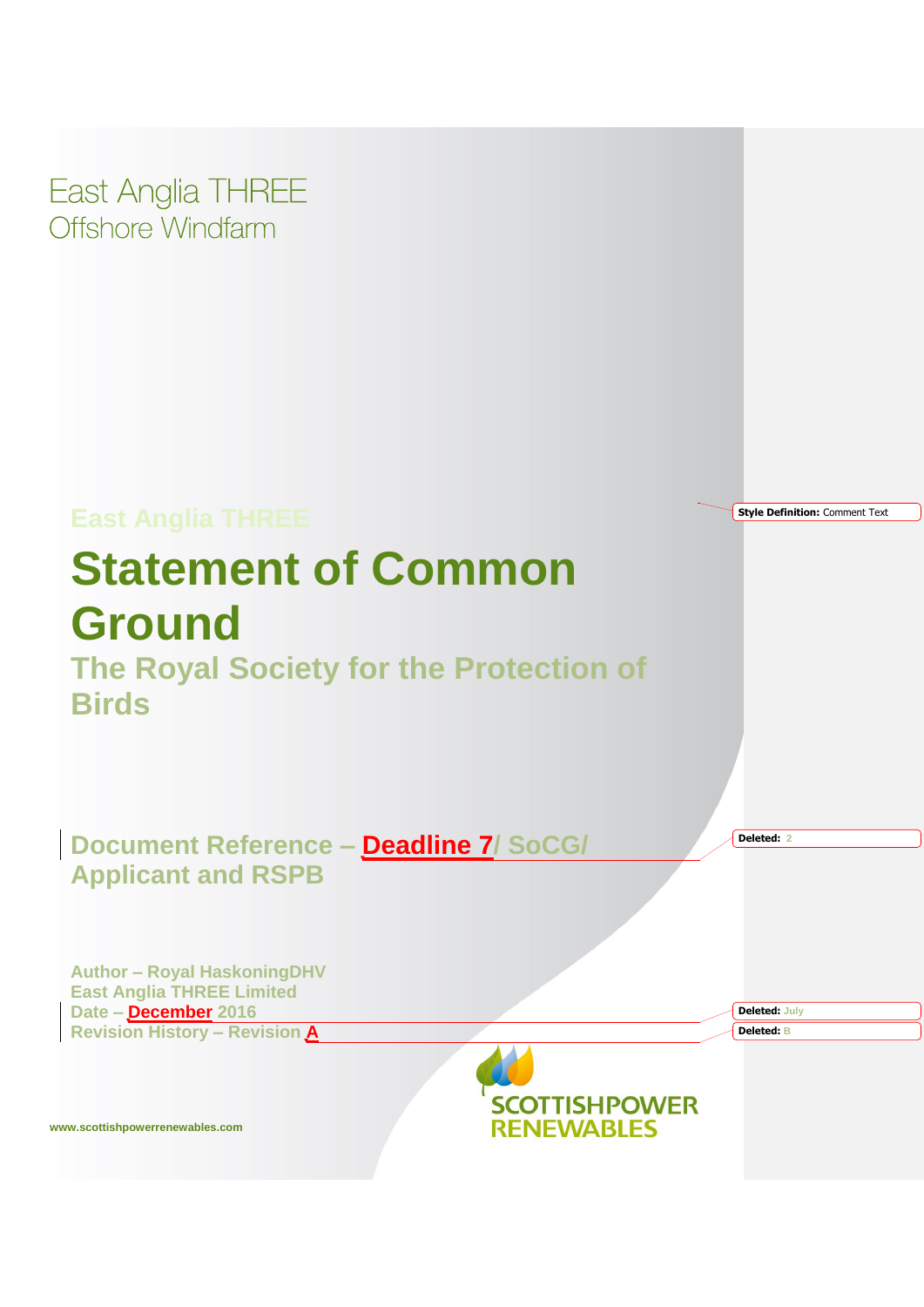| <b>East Anglia THREE Offshore Windfarm</b> | December, 2016 | <b>Deleted: July</b>        |
|--------------------------------------------|----------------|-----------------------------|
|                                            |                | Deleted: <object>¶</object> |

# **Table of contents**

| $\blacktriangleleft$       | <b>Introduction</b>                                         | 3               |
|----------------------------|-------------------------------------------------------------|-----------------|
| 1.1                        | Introduction                                                | 3               |
| 1.2                        | The Development                                             | 3               |
| 1.3                        | Consultation with the RSPB                                  | $\overline{4}$  |
| 1.3.1                      | Pre-Application                                             | 4               |
| 1.3.2                      | Post-Application                                            | $\overline{4}$  |
| $\overline{2}$             | <b>Agreement Log</b>                                        | 5               |
| 2.1                        | Offshore Ornithology                                        | 5               |
| 2.2                        | Onshore Ornithology                                         | 8               |
| <b>Appendix 1 Glossary</b> |                                                             | 10 <sup>1</sup> |
|                            | <b>Appendix 2 RSPB S42 Responses</b>                        | 11              |
|                            | <b>Appendix 3 EATL Relevant Representation reply letter</b> | 12 <sub>2</sub> |
|                            | Appendix 4 List of Documents forming the basis of this SoCG | 13              |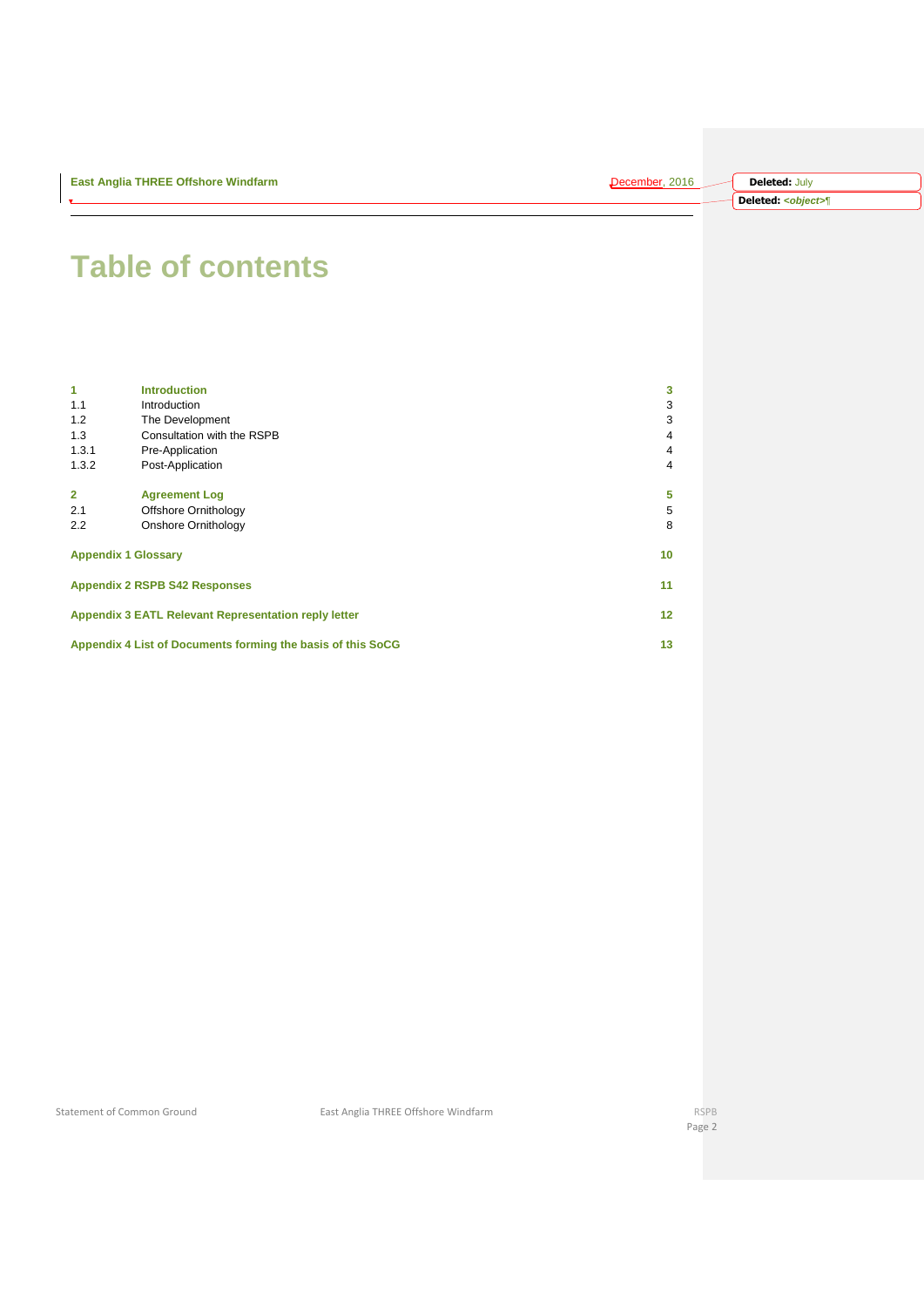## <span id="page-2-0"></span>**1 Introduction**

### <span id="page-2-1"></span>**1.1 Introduction**

- 1. This Statement of Common Ground (SoCG) has been prepared with the Royal Society for the Protection of Birds (the RSPB) to show where agreement has been reached with East Anglia THREE Limited (EATL) during the pre and post Development Consent Order (DCO) application consultation.
- 2. This SoCG comprises an agreement log which has been structured to reflect topics of interest and concern to the RSPB on the East Anglia THREE DCO application (the **Application**) matters agreed, matters still to be agreed and actions to be resolved between the RSPB and EATL are included.
- 3. The position with respect to each relevant issue is presented in a tabular form.
- 4. Throughout this document points of agreement and those to be resolved between EATL and the RSPB, are clearly indicated. Points that have still to be resolved will be the subject of ongoing discussions wherever possible to progress and/or refine, the position between the parties.

### <span id="page-2-2"></span>**1.2 The Development**

- 5. The Application is for development consent to construct and operate up to 172 wind turbine generators and associated infrastructure, with an installed capacity of up to 1,200 MW (the **Project**).
- 6. The DCO, if made, would be known as the East Anglia THREE Offshore Wind Farm Order. It will comprise the following elements:
	- Up to 172 offshore wind turbines and associated foundations, with an installed capacity of up to 1,200 MW;
	- Up to two meteorological masts and foundations;
	- Up to twelve buoys;
	- Up to six offshore electrical stations;
	- Up to one offshore platform housing accommodation facilities;
	- Subsea inter-array cables between the wind turbines and offshore electrical stations;
	- Up to four subsea export cables to transmit electricity from the offshore electrical stations to shore;
	- Up to four interconnector cables between the East Anglia ONE and East Anglia THREE Projects;
	- Scour protection around foundations and on inter-array and export cables as required;
	- Landfall at Bawdsey with onshore transition bays to join the offshore and onshore cables;
	- Up to four onshore underground circuits (each containing up to three cables) pulled through existing ducting to be laid by East Anglia ONE or directly laid, running for

Statement of Common Ground **East Anglia THREE Offshore Windfarm** RSPB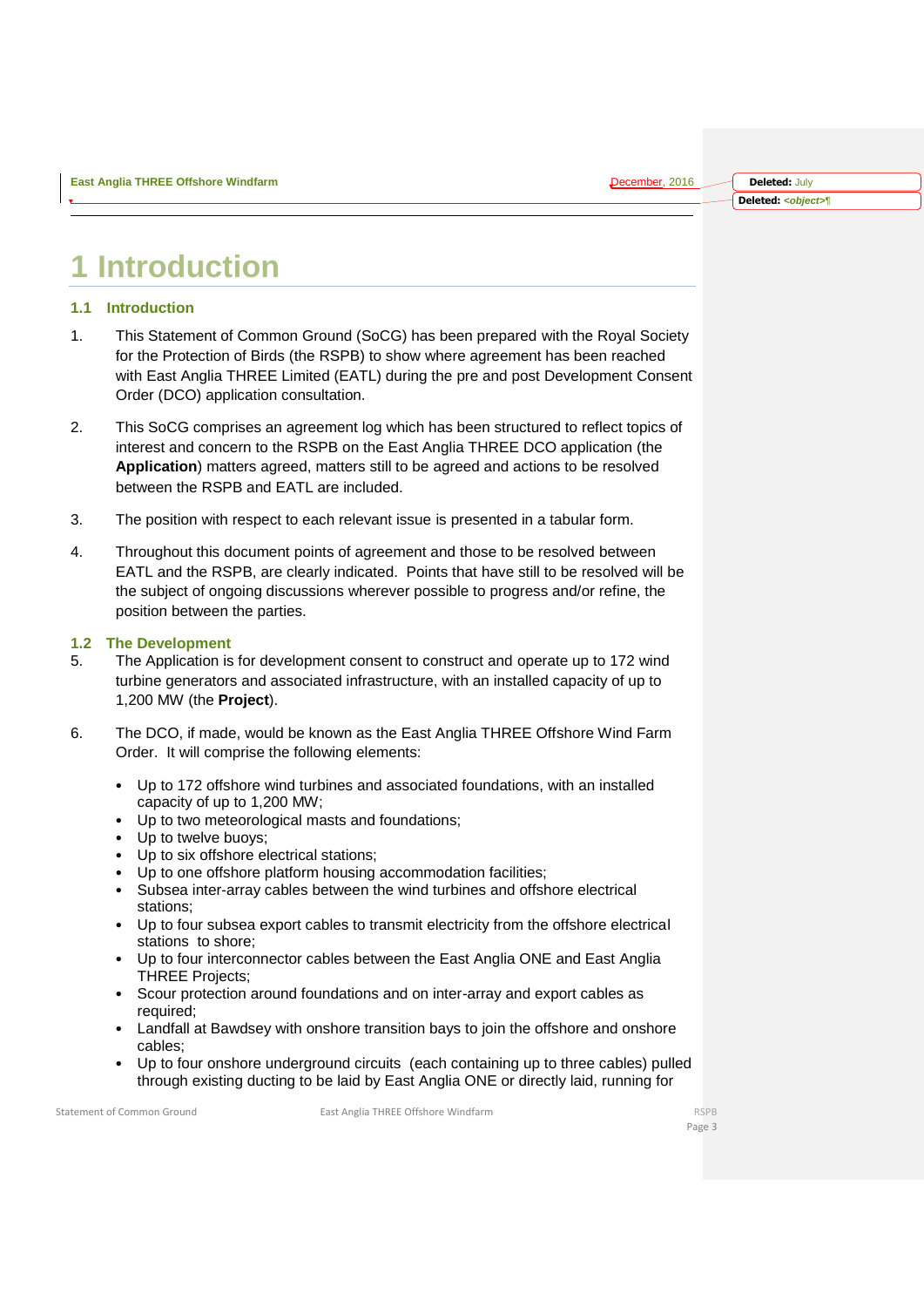| approximately 37km from landfall to the connection point at Bramford, Suffolk, with<br>jointing pits, to transmit electricity to up to two new onshore substations;<br>• Up to two onshore substations at Bramford, Suffolk, to connect the offshore<br>windfarm to the National Grid;<br>The permanent and / or temporary compulsory acquisition (if required) of land and /<br>or rights for the proposed Project;<br>Overriding of easements and other rights over or affecting land for the proposed<br>Project;<br>The application and / or disapplication of legislation relevant to the proposed Project<br>including inter alia legislation relating to compulsory purchase; and<br>Such ancillary, incidental and consequential provisions, permits or consents as are<br>necessary and / or convenient.<br>The Application was submitted to the Planning Inspectorate on 18 <sup>th</sup> November 2015<br>$7_{\scriptscriptstyle{\sim}}$<br>and accepted for examination on 15 <sup>th</sup> December 2015.<br>A glossary is provided in Appendix 1<br>8. |  |  |
|----------------------------------------------------------------------------------------------------------------------------------------------------------------------------------------------------------------------------------------------------------------------------------------------------------------------------------------------------------------------------------------------------------------------------------------------------------------------------------------------------------------------------------------------------------------------------------------------------------------------------------------------------------------------------------------------------------------------------------------------------------------------------------------------------------------------------------------------------------------------------------------------------------------------------------------------------------------------------------------------------------------------------------------------------------------------|--|--|
|                                                                                                                                                                                                                                                                                                                                                                                                                                                                                                                                                                                                                                                                                                                                                                                                                                                                                                                                                                                                                                                                      |  |  |
|                                                                                                                                                                                                                                                                                                                                                                                                                                                                                                                                                                                                                                                                                                                                                                                                                                                                                                                                                                                                                                                                      |  |  |
|                                                                                                                                                                                                                                                                                                                                                                                                                                                                                                                                                                                                                                                                                                                                                                                                                                                                                                                                                                                                                                                                      |  |  |

### <span id="page-3-0"></span>**1.3 Consultation with the RSPB**

### <span id="page-3-1"></span>**1.3.1 Pre-Application**

9. EATL engaged with the RSPB on the Project during the pre-application process, both in terms of informal non-statutory engagement and formal consultation carried out pursuant to section 42 of the Planning Act 2008.

**East Anglia THREE Offshore Windfarm** December, 2016

- 10. Meetings held between EATL and the RSPB are listed in Appendix 7 of the Consultation Report (DCO document 5.2 (7)).
- 11. During formal consultation, the RSPB provided comments on the Preliminary Environmental Information (PEI) by way of letter dated 4<sup>th</sup> July 2014 and to the Phase III consultation in 2015 by way of letter dated 22nd July 2015 (the **Consultation Response**). These letters are attached at Appendix 2.

### <span id="page-3-2"></span>**1.3.2 Post-Application**

- 12. EATL met with the RSPB on the 24<sup>th</sup> March 2016. The RSPB made a relevant representation to the Planning Inspectorate on 22nd April 2016 (the **Relevant Representation**). The comments contained in the RSPB's Relevant Representation with the EATL's response are set out in Appendix 3.
- 13. In the Rule 17 request for further information of the 28<sup>th</sup> October 2016, the Examining Authority requested that this SoCG be updated to reflect the submission of additional information with regard to further discussions on offshore ornithology. Amendments have been made in Table 1, below.

**Formatted:** Numbered paragraph,EAOW, Space After: 0 pt, Line spacing: single

**Deleted:** July **Deleted:** *<object>*¶

Statement of Common Ground **East Anglia THREE Offshore Windfarm** RSPB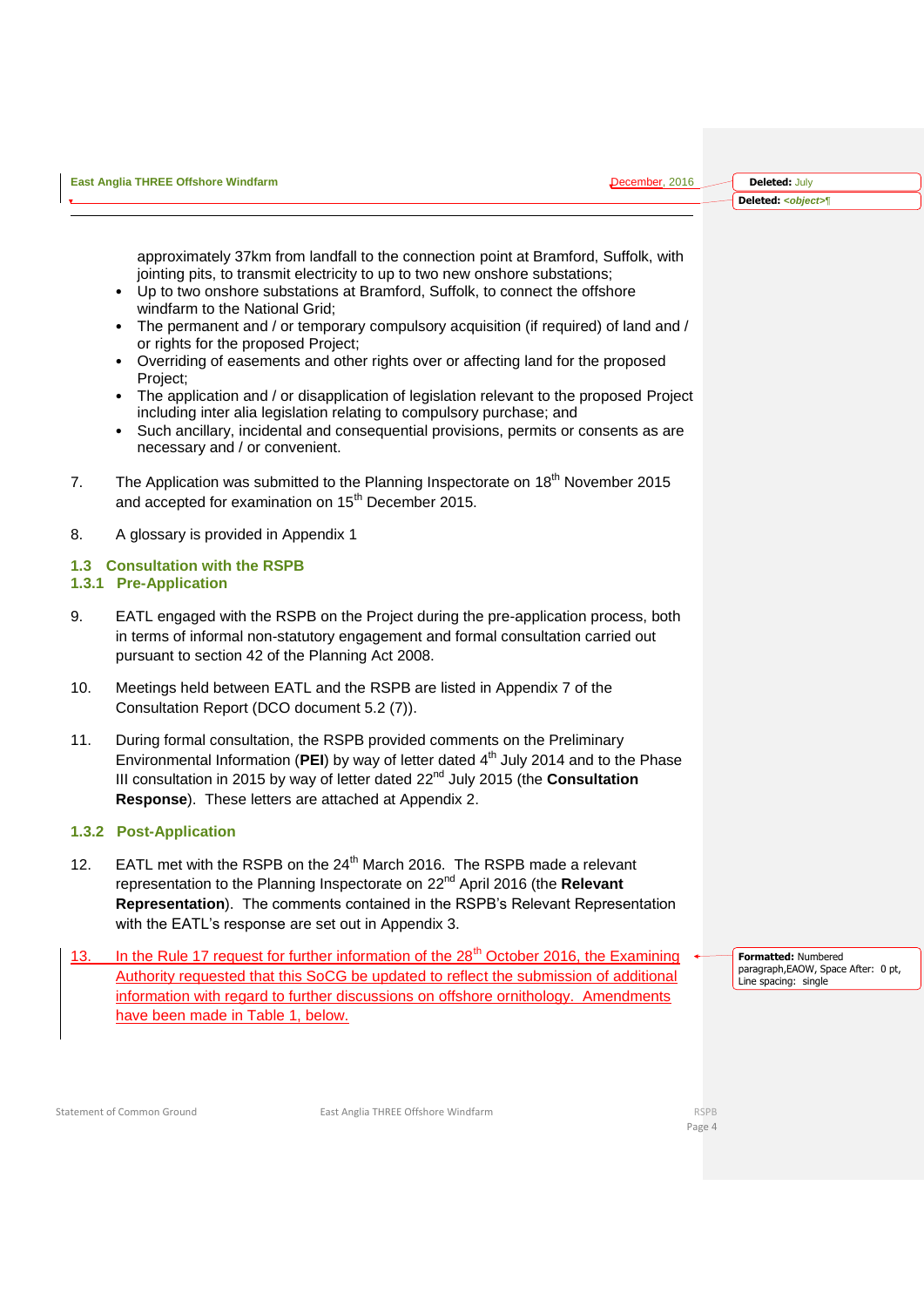**Deleted:** July **Deleted:** *<object>*¶

### <span id="page-4-0"></span>**2 Agreement Log**

14. Within the sections and tables below the different topics for areas of agreement between the RSPB, and EATL are set out.

### <span id="page-4-1"></span>**2.1 Offshore Ornithology**

- 15. The proposed Project has the potential to impact upon Offshore Ornithology. Chapter 13 of the East Anglia THREE Environmental Statement (the **ES**) and the Information for the Habitats Regulations Assessment Report (Document 6.1.13 and Document 5.4 of the DCO Application, respectively, along with associated figures and appendices – see Appendix 4 for full list) provide an assessment of the significance of these impacts. Table 1 below provides areas of common ground that have been reached regarding the findings reported within that chapter and identifies areas where issues are still to be resolved and agreement reached.
- 16. Offshore Ornithology was discussed at Evidence Plan meetings on 30<sup>th</sup> September and 11<sup>th</sup> November 2013, 28<sup>th</sup> March and 2<sup>nd</sup> July 2014 and 3<sup>rd</sup> June and 6<sup>th</sup> July 2015. A further meeting was held post-submission of the Application on the 24<sup>th</sup> March 2016.
- 17. Following discussions undertaken during the Examination, the Examining Authority asked for this SoCG to be revised to reflect the conclusion of all outstanding ornithological issues.

| <b>Issue</b>                           | <b>EATL Position</b>                  | <b>RSPB Position</b>                    |                                          |
|----------------------------------------|---------------------------------------|-----------------------------------------|------------------------------------------|
| <b>Environmental Impact Assessment</b> |                                       |                                         |                                          |
| Description of baseline                | The ES adequately                     | Agree                                   | <b>Deleted:</b> Agree with exception     |
| conditions on Offshore                 | characterises the baseline            |                                         | Formatted: Font color: Text 1            |
| Ornithology.                           | relevant to offshore ornithology      |                                         | Formatted: Font color: Text 1            |
| Results of the assessment              | The ES accurately assesses the        | The RSPB's concerns regarding           | <b>Deleted:</b> - we are concerned about |
| of impacts on Offshore                 | potential impacts upon offshore       | significance of cumulative and in-      |                                          |
| Ornithology from East                  | ornithology.                          | combination impacts on gannet,          | <b>Formatted:</b> Font color: Text 1     |
| Anglia THREE                           |                                       | kittiwake and great black-backed gull   | Formatted: Font color: Text 1            |
|                                        | The approach to the impact            | have been reduced as a result of a      | <b>Deleted:</b> <i>cumulative</i>        |
|                                        | assessment has been consulted         | commitment from the Applicant to        |                                          |
|                                        | on and agreed with Natural            | increase the turbine draught height     | <b>Deleted:</b> will continue to engage  |
|                                        | England and the RSPB in the           | of 70% of the total number of           | <b>Deleted:</b> with regards to          |
|                                        | <b>Ornithology Expert Topic Group</b> | turbines to 24m above MHWS for          | Deleted: proposal                        |
|                                        | as part of the Evidence Plan          | the East Anglia THREE project and       | <b>Deleted:</b> regional populations of  |
|                                        | process.                              | the knowledge that the maximum          | kittiwakes                               |
|                                        |                                       | number of turbines for the East         | Formatted: Font color: Text 1            |
|                                        | EATL have undertaken further          | Anglia ONE project has been             |                                          |
|                                        | consultation with the RSPB            | reduced to 150 turbines. This           | Formatted: Font color: Text 1            |
|                                        | during the Examination and this       | results in a consequent reduction for   | Deleted: , however EATL are unable       |
|                                        | has led to the commitment to          | cumulative and in-combination           | Deleted: gulls. We recommend that        |
|                                        | increase the turbine draught          | collision risk to gannet, kittiwake and | PVA based on density independent         |
|                                        | height of 70% of the total            | great black-backed gull.                | outputs is                               |
|                                        | number of turbines to 24m             |                                         | <b>Deleted: commit</b>                   |
|                                        | above MHWS.                           | The RSPB does have residual             | Formatted: Default, Widow/Orphan         |
|                                        |                                       | concerns about some approaches          | control                                  |

Table 1. SoCG – Offshore ornithology

Statement of Common Ground **East Anglia THREE Offshore Windfarm** RSPB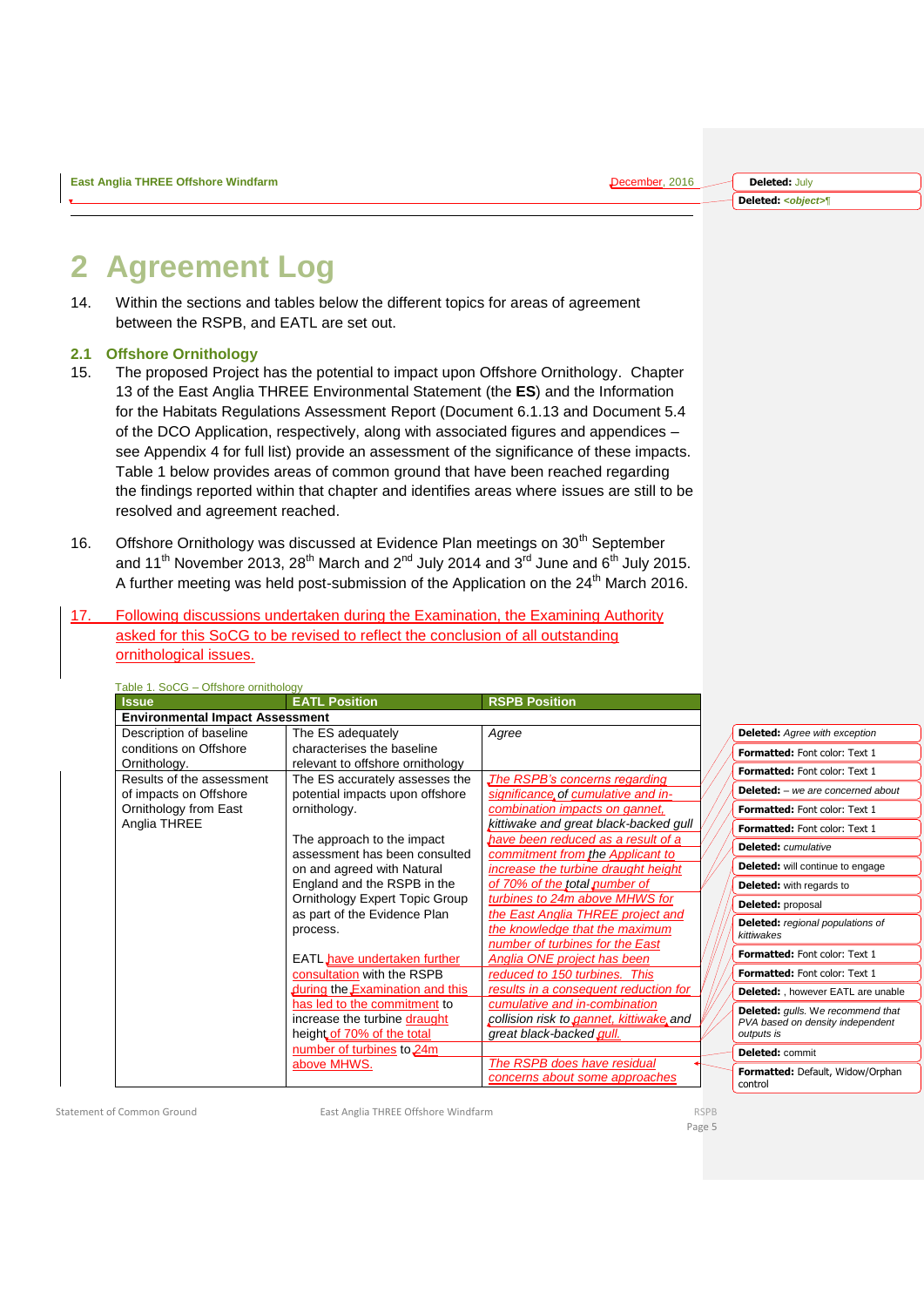**East Anglia THREE Offshore Windfarm** December, 2016

**Deleted:** July **Deleted:** *<object>*¶

| ssue                                                   | <b>EATL Position</b>                                                                                                                                                 | <b>RSPB Position</b>                                                                                   |                                                                                                                                                                                                                                                 |
|--------------------------------------------------------|----------------------------------------------------------------------------------------------------------------------------------------------------------------------|--------------------------------------------------------------------------------------------------------|-------------------------------------------------------------------------------------------------------------------------------------------------------------------------------------------------------------------------------------------------|
|                                                        | <b>East Anglia ONE Limited (EAOL)</b>                                                                                                                                | and scientific procedures used in the                                                                  | Formatted: Font color: Text 1                                                                                                                                                                                                                   |
|                                                        | has also written to the Secretary<br>of State to confirm that it will<br>construct the HVAC option under                                                             | assessment of impacts by EATL.<br>These are explained in our previous<br>responses [REP2-024 and REP5- | <b>Deleted:</b> for these assessments and<br>we advocate elevating the lower swept<br>area of the wind turbines through a rise                                                                                                                  |
|                                                        | the East Anglia ONE Order (as<br>amended) which is limited to a<br>maximum of 150 turbines, albeit                                                                   | $005$ .                                                                                                | in hub height. This would have the<br>effect of reducing the percentage of<br>birds flying at collision height and hence<br>reduce collision risk                                                                                               |
|                                                        | that EAOL's letter confirms that it                                                                                                                                  |                                                                                                        | Deleted: this change                                                                                                                                                                                                                            |
|                                                        | will actually construct 102 x<br>7MW turbines (see REP5-025).                                                                                                        |                                                                                                        | Formatted: Font color: Text 1                                                                                                                                                                                                                   |
|                                                        |                                                                                                                                                                      |                                                                                                        | Formatted: Font color: Text 1                                                                                                                                                                                                                   |
|                                                        | The revised cumulative and in-<br>combination collision risk<br>assessment (incorporating the                                                                        |                                                                                                        | <b>Deleted:</b> design at this point.<br>Any increase in draft height could have<br>significant technical and commercial                                                                                                                        |
|                                                        | increase in the East Anglia<br><b>THREE draught heights and</b><br>reduced turbine numbers for<br><b>East Anglia ONE (102 turbines)</b><br>case)) concludes that the |                                                                                                        | implications affecting and most likely<br>reducing options available to the project<br>in the open market and therefore there<br>is a need to maintain maximum<br>flexibility at this stage. In addition<br>restrictions on turbine tip height  |
|                                                        | cumulative and in-combination<br>impacts including East Anglia<br>THREE will now be less than<br>those already consented for                                         |                                                                                                        | introduced as a result of MOD concerns<br>on impacts on defence radar (and set<br>out in the draft Order) in the context of<br>suitable / available /acceptable<br>mitigation measures to address these<br>concerns underline to need to retain |
|                                                        | Hornsea Project 2. East Anglia<br><b>THREE also provided CRM</b><br>numbers for a maximum East                                                                       |                                                                                                        | maximum flexibility.<br>Additionally, East Anglia THREE's<br>contribution to the cumulative collision                                                                                                                                           |
|                                                        | Anglia ONE 150 turbine case.<br>The revised numbers do not<br>alter RSPB's conclusions.                                                                              |                                                                                                        | total is relatively small and the<br>proposed hub height increases would<br>therefore have a small overall effect on<br>the total collision figure. There is also a                                                                             |
| <b>Habitats Regulations Assessment</b><br>Screening    |                                                                                                                                                                      |                                                                                                        | great deal of uncertainty with regard to                                                                                                                                                                                                        |
| Sites covered in the                                   | The screening report includes all                                                                                                                                    | Agree with addition of Flamborough                                                                     | whether (and to what extent) consented<br>projects contributing to the effect will in                                                                                                                                                           |
| Screening                                              | potentially relevant European<br>sites.                                                                                                                              | Head and Bempton Cliffs SPA                                                                            | fact be built.                                                                                                                                                                                                                                  |
|                                                        | SPA features identified in the<br>updated screening report are the<br>only ones for which HRA will be<br>required:<br>• Deben Estuary SPA (dark-                     | Agree with addition of Flamborough<br><b>Head and Bempton Cliffs SPA</b>                               |                                                                                                                                                                                                                                                 |
|                                                        | bellied brent goose);<br>• Outer Thames Estuary SPA<br>(red-throated diver);<br>• Alde-Ore Estuary SPA (lesser                                                       |                                                                                                        |                                                                                                                                                                                                                                                 |
|                                                        | black-backed gull);<br>• Flamborough and Filey Coast<br>pSPA (gannet, kittiwake).                                                                                    |                                                                                                        |                                                                                                                                                                                                                                                 |
| Assessment                                             |                                                                                                                                                                      |                                                                                                        |                                                                                                                                                                                                                                                 |
| Conclusion for the Deben<br>Estuary SPA.               | The project alone and in-<br>combination has no adverse<br>effects on the integrity of the<br>Deben Estuary SPA.                                                     | Agree                                                                                                  |                                                                                                                                                                                                                                                 |
| Conclusion for the Alde-Ore<br>Estuary SPA and Ramsar. | The project alone and in-<br>combination has no adverse<br>effects on the integrity of the                                                                           | Agree                                                                                                  |                                                                                                                                                                                                                                                 |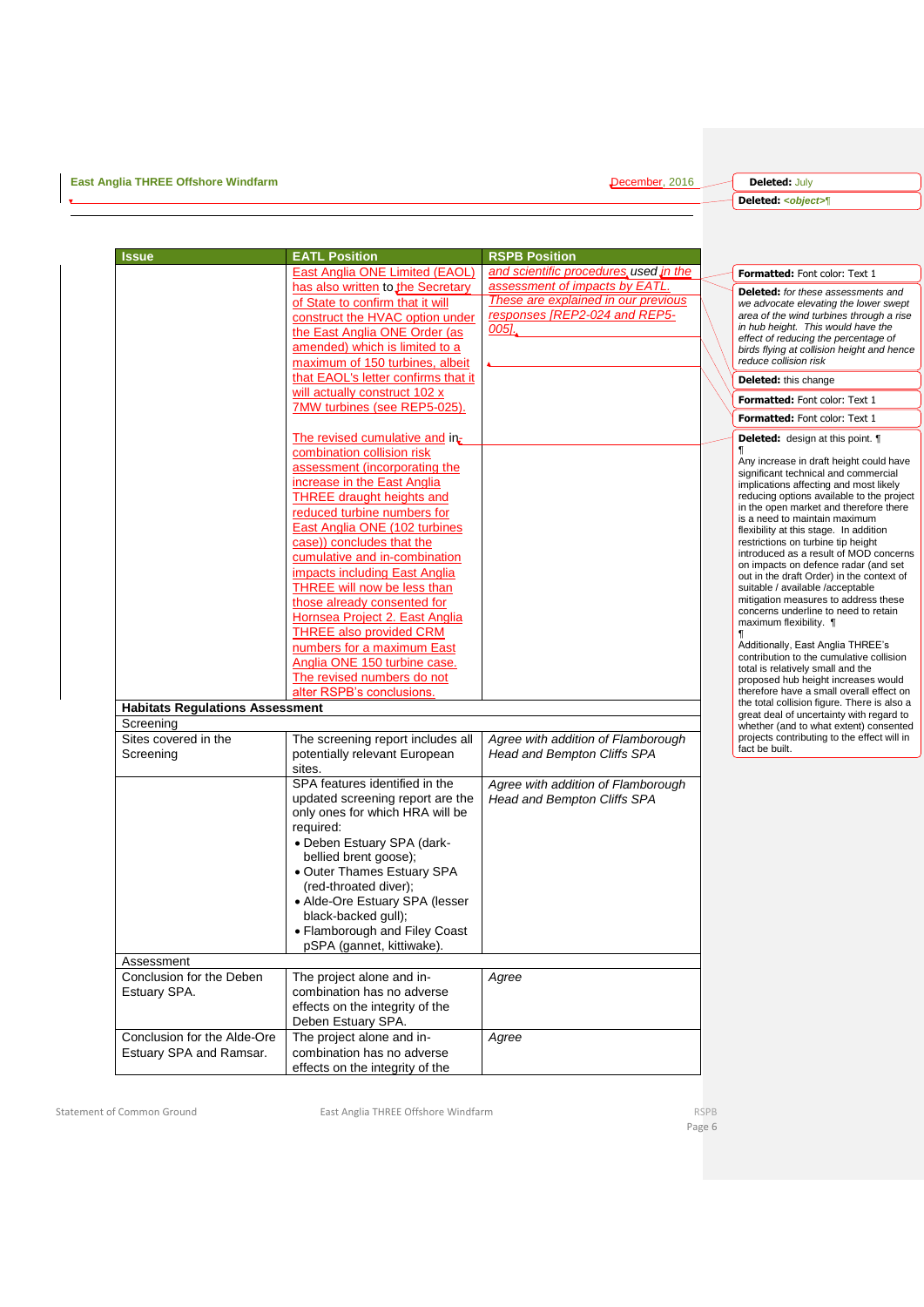**East Anglia THREE Offshore Windfarm** December, 2016

**Deleted:** July **Deleted:** *<object>*¶

| Issue                                                                                                                   | <b>EATL Position</b>                                                                                                                                                                                                                                                                                                           | <b>RSPB Position</b>                                                                                                                                                                                                                                                                                                                                                                                                                                                                                                                                                                    |                                                                                                                                                                                                                                                                                                                                                                                                                                                                                                                                                                                                      |
|-------------------------------------------------------------------------------------------------------------------------|--------------------------------------------------------------------------------------------------------------------------------------------------------------------------------------------------------------------------------------------------------------------------------------------------------------------------------|-----------------------------------------------------------------------------------------------------------------------------------------------------------------------------------------------------------------------------------------------------------------------------------------------------------------------------------------------------------------------------------------------------------------------------------------------------------------------------------------------------------------------------------------------------------------------------------------|------------------------------------------------------------------------------------------------------------------------------------------------------------------------------------------------------------------------------------------------------------------------------------------------------------------------------------------------------------------------------------------------------------------------------------------------------------------------------------------------------------------------------------------------------------------------------------------------------|
|                                                                                                                         | Alde-Ore Estuary SPA and                                                                                                                                                                                                                                                                                                       |                                                                                                                                                                                                                                                                                                                                                                                                                                                                                                                                                                                         |                                                                                                                                                                                                                                                                                                                                                                                                                                                                                                                                                                                                      |
|                                                                                                                         | Ramsar.                                                                                                                                                                                                                                                                                                                        |                                                                                                                                                                                                                                                                                                                                                                                                                                                                                                                                                                                         |                                                                                                                                                                                                                                                                                                                                                                                                                                                                                                                                                                                                      |
| Conclusion for the Outer<br>Thames Estuary SPA.                                                                         | The project alone and in<br>combination has no adverse<br>effects on the integrity of the<br>Outer Thames Estuary SPA.                                                                                                                                                                                                         | Agree                                                                                                                                                                                                                                                                                                                                                                                                                                                                                                                                                                                   |                                                                                                                                                                                                                                                                                                                                                                                                                                                                                                                                                                                                      |
| Conclusion for the<br>Flamborough Head and<br>Filey Coast pSPA and<br>Flamborough Head and<br><b>Bempton Cliffs SPA</b> | The project alone and in<br>combination has no adverse<br>effects on the integrity of the<br>Flamborough Head and Filey<br>Coast pSPA and Flamborough<br>Head and Bempton Cliffs SPA.                                                                                                                                          | The RSPB's concerns regarding<br>significance of in-combination<br>impacts on gannet and kittiwake<br>have been reduced as a result of a<br>commitment from the Applicant to<br>increase the turbine draught height<br>of 70% of the total number of<br>turbines to 24m above MHWS for<br>the East Anglia THREE project. This<br>change and the change to the<br>maximum number of turbines which<br>can be constructed for East Anglia<br>ONE (i.e. 150 turbines) has reduced<br>our concerns regarding in-<br>combination collision risk to gannet<br>and kittiwake (see REP5-005 and | <b>Deleted:</b> At present the RSPB does<br>not have confidence that potential<br>adverse effects on the integrity of these<br>protected sites and their species can be<br>avoided. We are concerned about East<br>Anglia THREE's contribution to in-<br>combination collision risk to gannets<br>and disagree with some of the<br>parameters used by the Applicant in<br>this assessment. When collision risk is<br>recalculated using our preferred<br>parameters, we find that East Anglia<br>THREE contributes around 10% of the<br>total in-combination collision mortality to<br>this species. |
|                                                                                                                         |                                                                                                                                                                                                                                                                                                                                | REP6-002).                                                                                                                                                                                                                                                                                                                                                                                                                                                                                                                                                                              |                                                                                                                                                                                                                                                                                                                                                                                                                                                                                                                                                                                                      |
| <b>Management measures</b><br>Management measures:                                                                      | Given the predicted impacts of                                                                                                                                                                                                                                                                                                 | <b>RSPB</b> is content with the proposed                                                                                                                                                                                                                                                                                                                                                                                                                                                                                                                                                | <b>Deleted:</b> The RSPB considers that the                                                                                                                                                                                                                                                                                                                                                                                                                                                                                                                                                          |
| Potential for Collison Risk<br>Impacts to Gannet and<br>Kittiwake                                                       | the project in terms of offshore<br>ornithology established via<br>detailed consultation, surveying,<br>modelling and assessment, the<br>subsequent provisions within the<br>draft East Anglia THREE DCO<br>are considered appropriate and<br>adequate to minimise the<br>significance of any such impacts.                    | wording of the DCO parameter                                                                                                                                                                                                                                                                                                                                                                                                                                                                                                                                                            | potential for adverse effects on gannets<br>and kittiwakes arising out of the East<br>Anglia THREE proposal could be<br>significantly reduced through elevating<br>the lower swept area of the wind<br>turbines through a rise in hub height.<br>This would have the effect of reducing<br>the percentage of birds flying at<br>collision height and hence reduce<br>collision risk and therefore reduce any<br>potential in-combination effects arising<br>out of the East Anglia THREE<br>proposals                                                                                                |
|                                                                                                                         | EATL has committed to increase<br>the draught height of 70% of the<br>East Anglia THREE turbines to<br>24m MHWS. This is secured by<br>the new parameter set out below<br>which will be included in the<br>Requirements to the DCO as<br>well as in the DMLs for the<br>generation assets (schedules 10<br>and 11 of the DCO): |                                                                                                                                                                                                                                                                                                                                                                                                                                                                                                                                                                                         |                                                                                                                                                                                                                                                                                                                                                                                                                                                                                                                                                                                                      |
|                                                                                                                         | The number of turbines with a<br>draught height of less than 24m<br>from MHWS comprised in the<br>authorised scheme and the<br>authorised scheme in licence 2<br>(generation) taken together must                                                                                                                              |                                                                                                                                                                                                                                                                                                                                                                                                                                                                                                                                                                                         |                                                                                                                                                                                                                                                                                                                                                                                                                                                                                                                                                                                                      |
|                                                                                                                         | not exceed 52 turbines                                                                                                                                                                                                                                                                                                         |                                                                                                                                                                                                                                                                                                                                                                                                                                                                                                                                                                                         | Formatted: Font: Italic                                                                                                                                                                                                                                                                                                                                                                                                                                                                                                                                                                              |
|                                                                                                                         |                                                                                                                                                                                                                                                                                                                                |                                                                                                                                                                                                                                                                                                                                                                                                                                                                                                                                                                                         |                                                                                                                                                                                                                                                                                                                                                                                                                                                                                                                                                                                                      |

 $\bar{\mathbf{v}}$ 

Statement of Common Ground **East Anglia THREE Offshore Windfarm** RSPB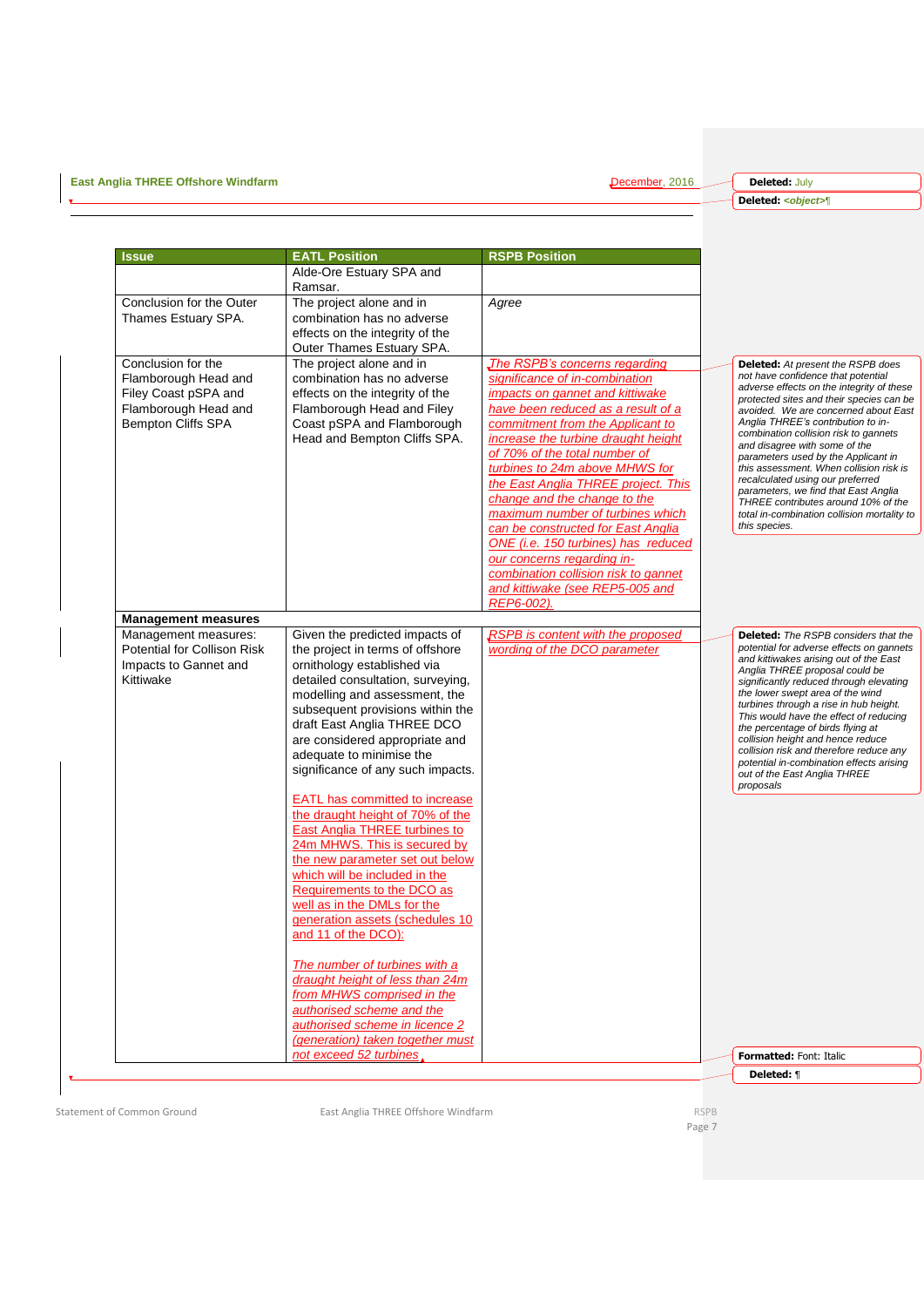#### <span id="page-7-0"></span>**2.2 Onshore Ornithology**

- 18. The Project has the potential to impact upon Onshore Ornithology. Chapter 24 of the East Anglia THREE ES and the Information for the Habitats Regulations Assessment Report (Document 6.1.24 and Document 5.4 of the DCO Application, respectively) provide an assessment of the significance of these impacts. Management and mitigation measures are provided within the following DCO Application documents: 8.1 Outline Code of Construction Practice (OCoCP) and 8.6 Outline Landscape and Ecological Management Strategy (OLEMS). Table 2 below provides areas of common ground that have been reached regarding the findings reported within that chapter and identifies areas where agreement is still to be reached.
- 19. This topic was discussed at Evidence Plan meetings on  $30<sup>th</sup>$  September and 11<sup>th</sup> November 2013, 28<sup>th</sup> March and 2<sup>nd</sup> July 2014 and 3<sup>rd</sup> June and 6<sup>th</sup> July 2015. A further meeting was held post-submission on the  $24<sup>th</sup>$  March 2016

| $\frac{1}{2}$ able 2. $\frac{1}{2}$ $\frac{1}{2}$ $\frac{1}{2}$ $\frac{1}{2}$ $\frac{1}{2}$ $\frac{1}{2}$ $\frac{1}{2}$ $\frac{1}{2}$ $\frac{1}{2}$ $\frac{1}{2}$ $\frac{1}{2}$ |                                 |                      |
|---------------------------------------------------------------------------------------------------------------------------------------------------------------------------------|---------------------------------|----------------------|
| <b>Issue</b>                                                                                                                                                                    | <b>EATL</b> position            | <b>RSPB Position</b> |
| <b>Environmental Impact Assessment</b>                                                                                                                                          |                                 |                      |
| Description of baseline                                                                                                                                                         | The ES adequately               | Agree                |
| conditions on Onshore                                                                                                                                                           | characterises the baseline      |                      |
| Ornithology.                                                                                                                                                                    | relevant to Onshore Ornithology |                      |
| Results of the assessment                                                                                                                                                       | The ES accurately assesses the  | Agree                |
| of impacts on Onshore                                                                                                                                                           | potential impacts upon Onshore  |                      |
| Ornithology from East                                                                                                                                                           | Ornithology                     |                      |
| Anglia THREE                                                                                                                                                                    |                                 |                      |
| <b>Habitats Regulations Assessment</b>                                                                                                                                          |                                 |                      |
| The results assessment of                                                                                                                                                       | The Deben Estuary SPA was       | Agree                |
| effects upon designated                                                                                                                                                         | screened into the assessment    |                      |
| sites and effects which                                                                                                                                                         | and it was concluded that there |                      |
| require consideration in                                                                                                                                                        | would be no adverse effect upon |                      |
| <b>HRA</b>                                                                                                                                                                      | the site's integrity            |                      |
| <b>Management measures</b>                                                                                                                                                      |                                 |                      |
| Mitigation proposed to                                                                                                                                                          | The mitigation measures set out | Agree                |
| address the impacts on                                                                                                                                                          | are appropriate and             |                      |
| Onshore Ornithology from                                                                                                                                                        | proportionate.                  |                      |
| East Anglia THREE as set                                                                                                                                                        |                                 |                      |
| out in the OCoCP and                                                                                                                                                            |                                 |                      |
| <b>OLEMS</b>                                                                                                                                                                    |                                 |                      |

Table 2. SoCG - Onshore Ornithology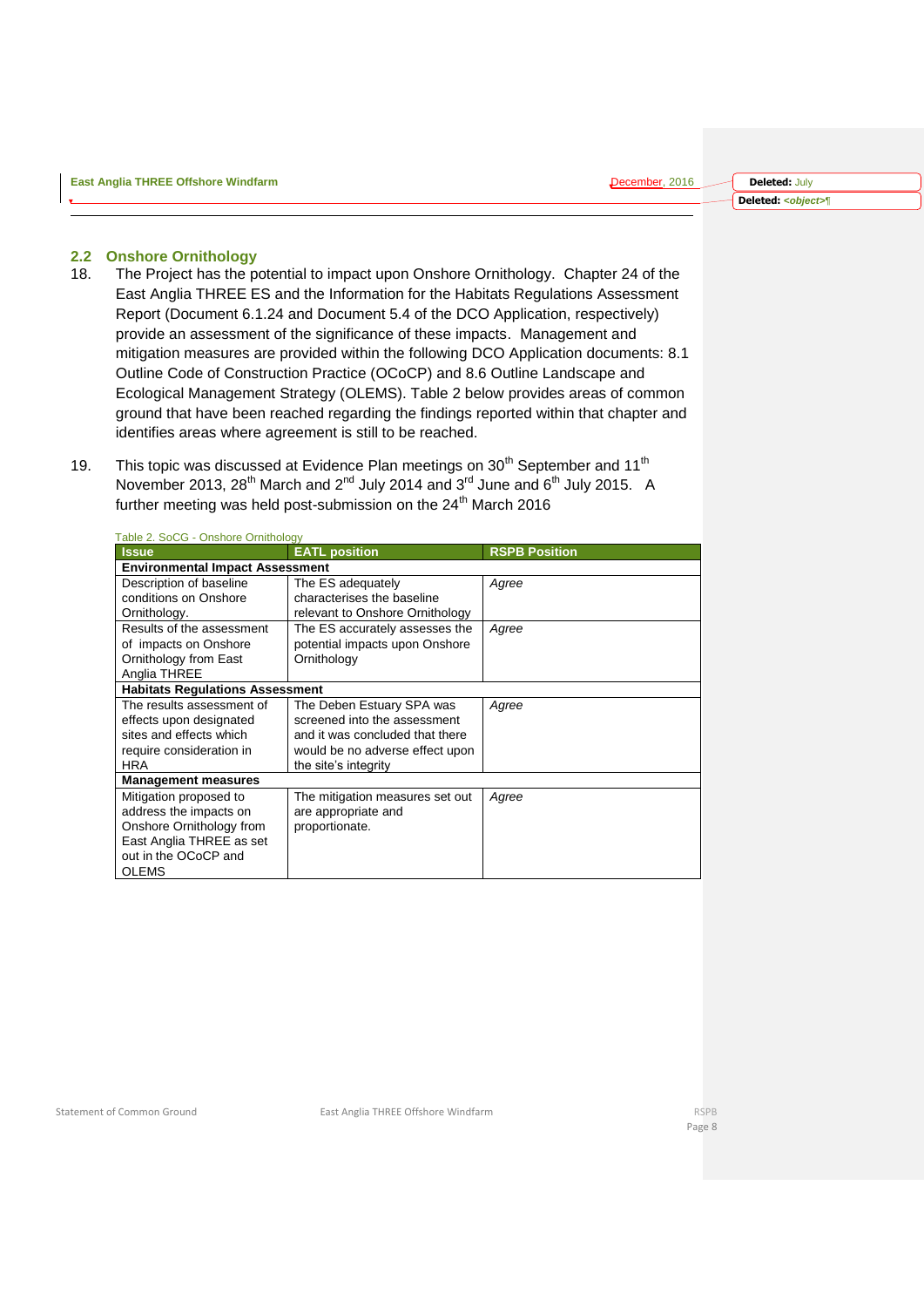| East |  |
|------|--|
|      |  |

| Signed              | Signed in final PDF. | Formatted: English (U.K.) |
|---------------------|----------------------|---------------------------|
|                     |                      | Formatted: English (U.K.) |
|                     |                      |                           |
|                     |                      |                           |
|                     |                      |                           |
| <b>Printed Name</b> | Signed in final PDF  | Deleted: ¶                |
|                     |                      |                           |
|                     |                      |                           |
| Position            | Signed in final PDF  |                           |
|                     |                      |                           |
| On behalf of        | Signed in final PDF  |                           |
|                     |                      |                           |
|                     |                      |                           |
| Date                | Signed in final PDF  |                           |
|                     |                      |                           |

Signing box: The undersigned agreed to the provisions within this SoCG – RSPB

### Signing box: The undersigned agreed to the provisions within this SoCG – EATL

| Signed              |                                  |                  |
|---------------------|----------------------------------|------------------|
| <b>Printed Name</b> | Keith Morrison                   |                  |
| Position            | Senior Project Manager           |                  |
| On behalf of        | <b>East Anglia THREE Limited</b> |                  |
| Date                | <b>6th December 2016</b>         | Deleted: 26 July |

Statement of Common Ground **East Anglia THREE Offshore Windfarm** RSPB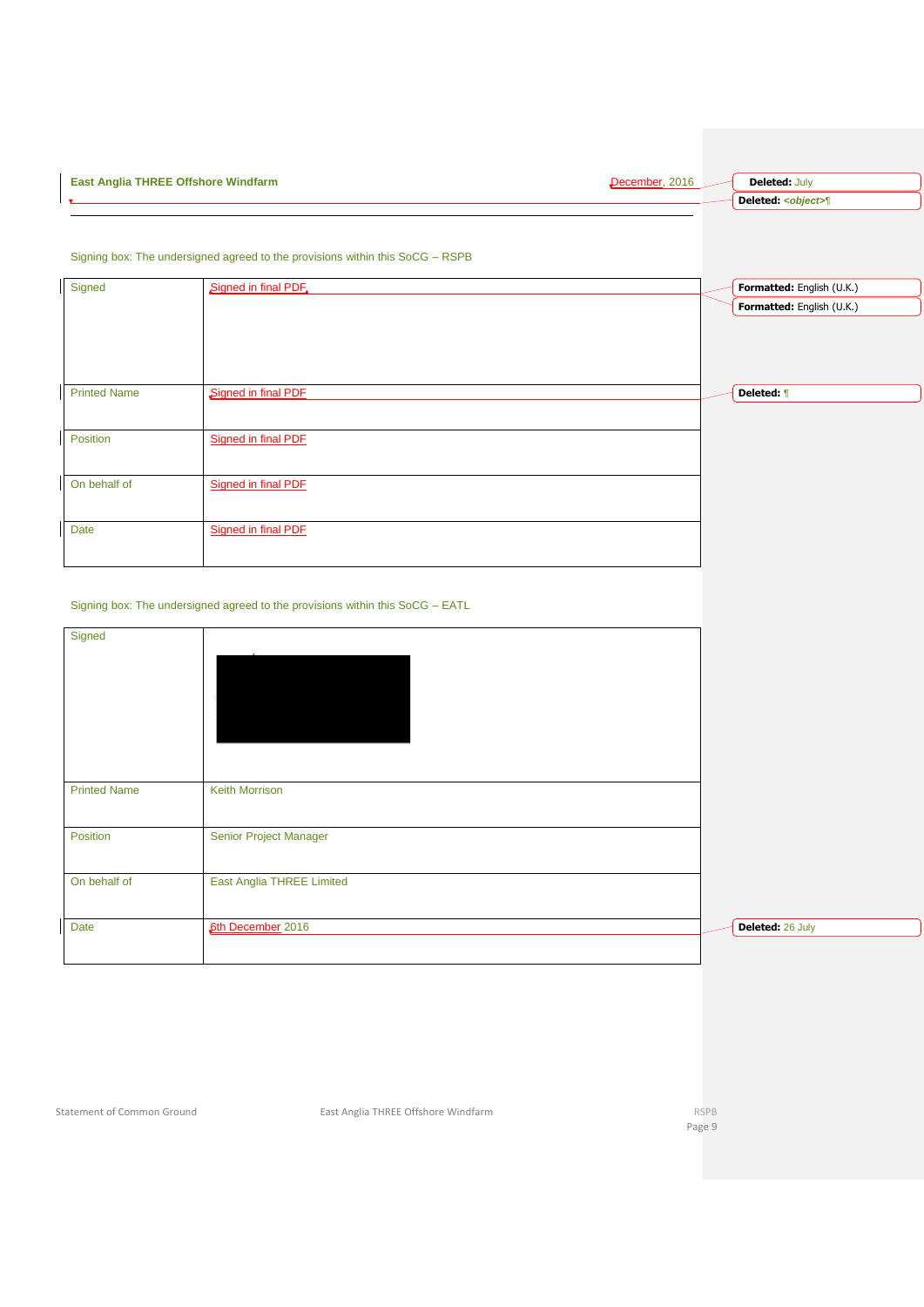| <b>East Anglia THREE Offshore Windfarm</b> | 2016<br>7acamhar 1 | <b>Deleted: July</b>        |
|--------------------------------------------|--------------------|-----------------------------|
|                                            |                    | Deleted: <object>¶</object> |

# <span id="page-9-0"></span>**Appendix 1 Glossary**

No change in Appendix

Statement of Common Ground **East Anglia THREE Offshore Windfarm** RSPB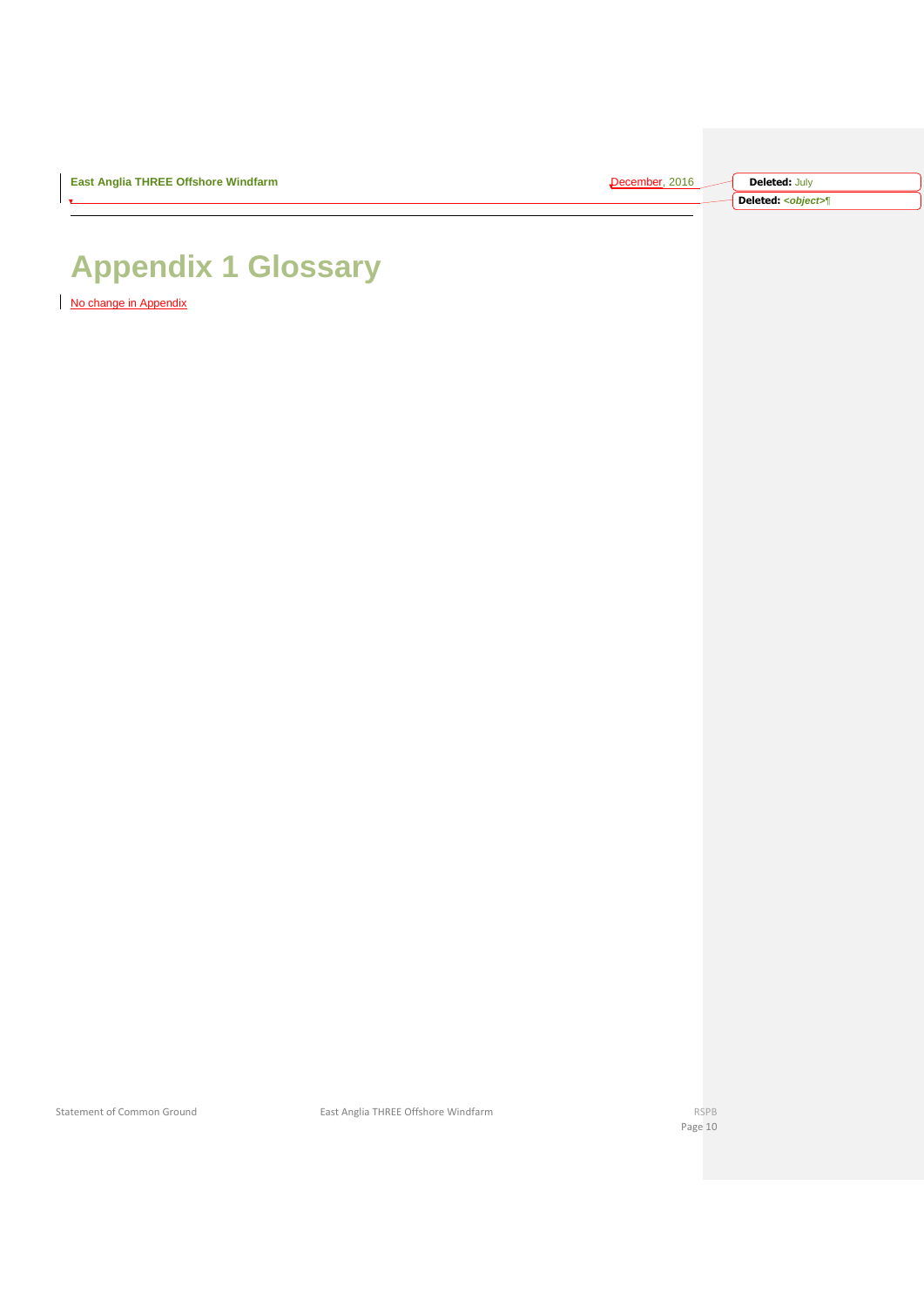| ecember, 2016 | <b>Deleted: July</b>        |
|---------------|-----------------------------|
|               | Deleted: <object>¶</object> |

# <span id="page-10-0"></span>**Appendix 2 RSPB S42 Responses**

No change in Appendix

Statement of Common Ground **East Anglia THREE Offshore Windfarm** RSPB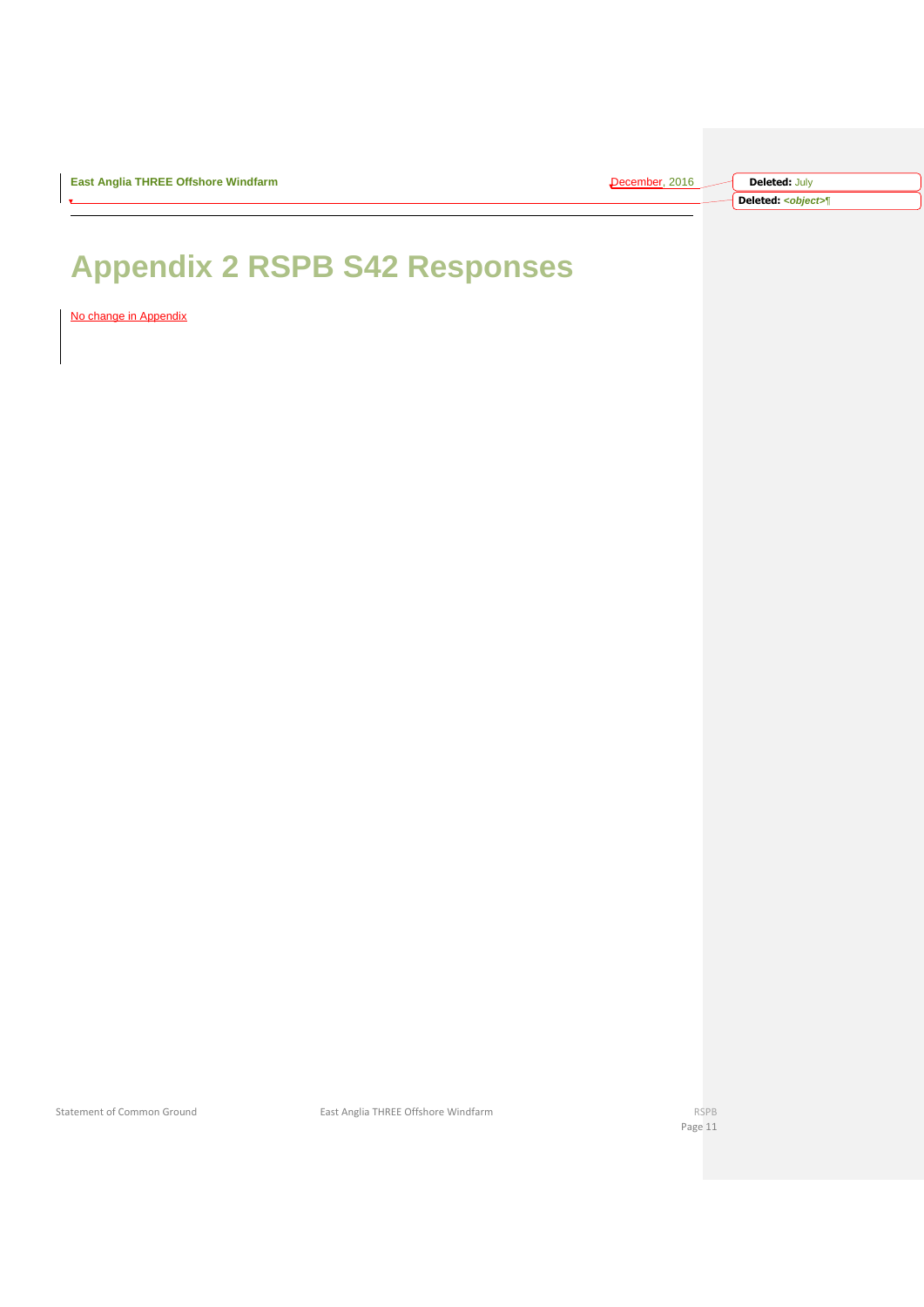| <b>December</b> . 2016. | <b>Deleted: July</b>        |
|-------------------------|-----------------------------|
|                         | Deleted: <object>¶</object> |

# <span id="page-11-0"></span>**Appendix 3 EATL Relevant Representation reply letter**

<span id="page-11-1"></span>No change in Appendix

Statement of Common Ground **East Anglia THREE Offshore Windfarm** RSPB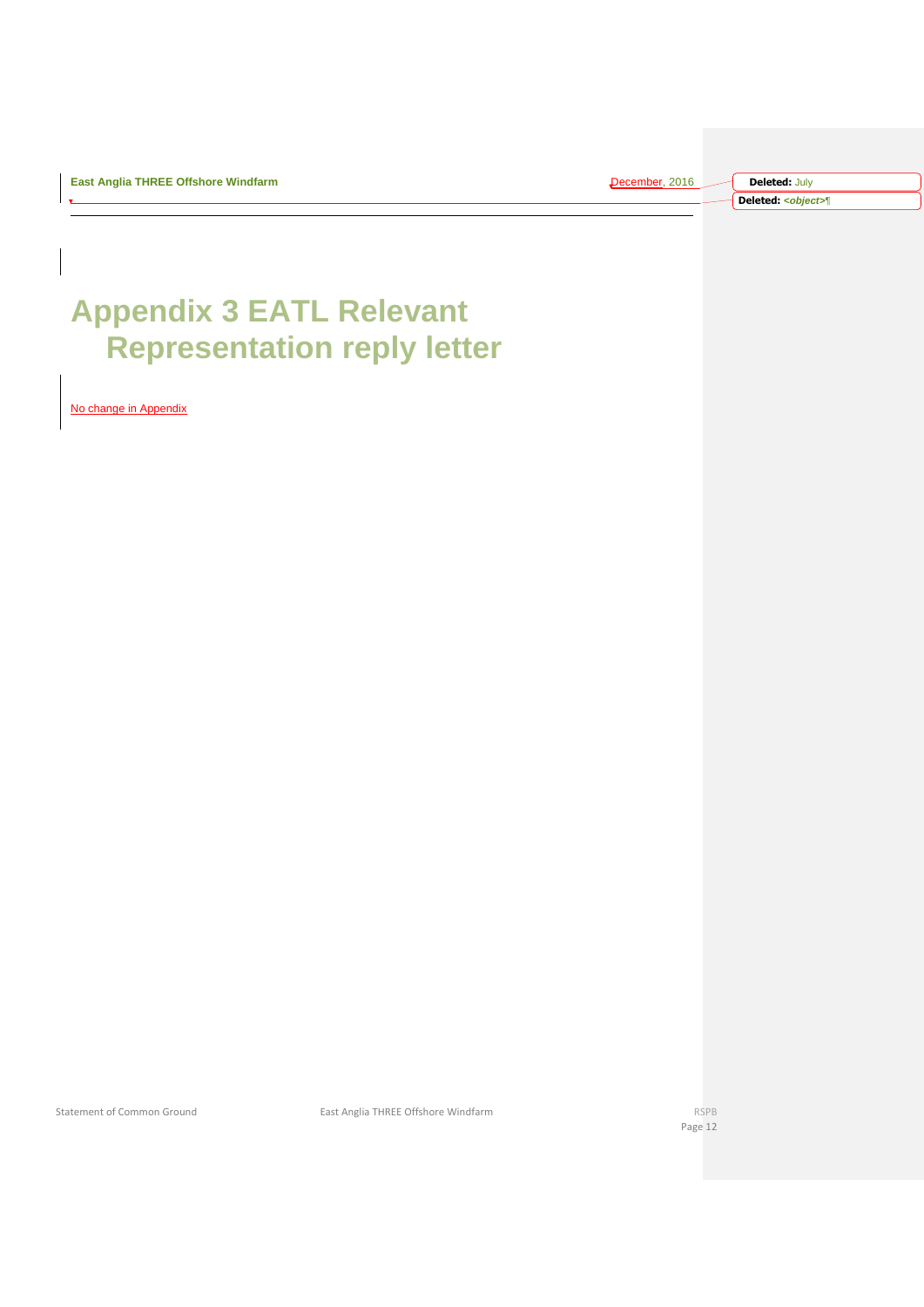| :ember. 2016 | <b>Deleted: July</b>        |
|--------------|-----------------------------|
|              | Deleted: <object>¶</object> |

## **Appendix 4 List of Documents forming the basis of this SoCG**

No change in Appendix

Statement of Common Ground **East Anglia THREE Offshore Windfarm East Anglia THREE Offshore Windfarm RSPB**